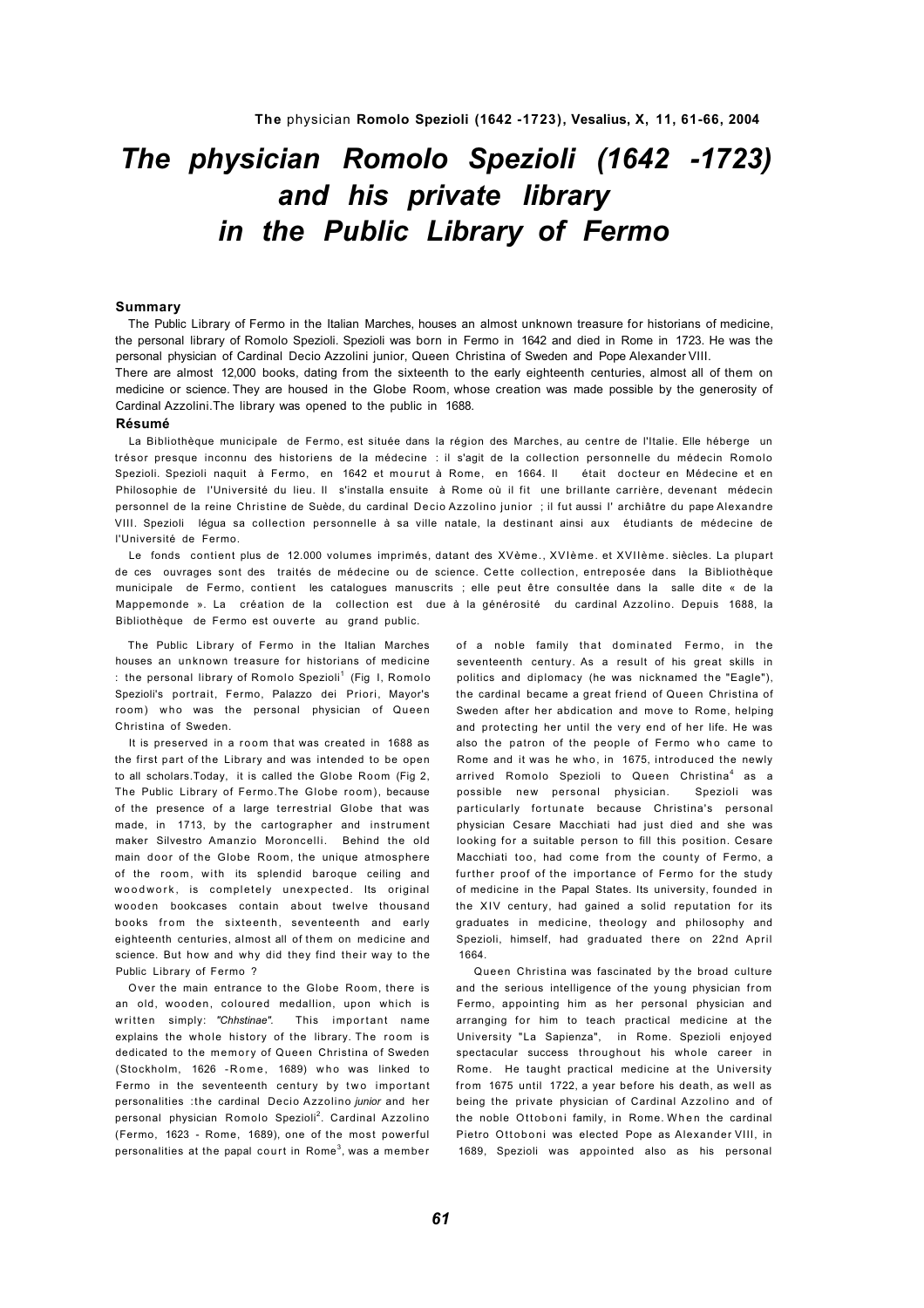physician, the highest and the most prestigious office for a physician in Rome, in the seventeenth century. He also took care of Cardinal Azzolino and Queen Christina until their deaths, in 1689.

Shortly before he died, Cardinal Azzolino decided to make a special gift to his native Fermo : a Public Library. Although there had long been a university at Fermo, there was no public library for its students. It was Cardinal Azzolino who gave the money to change the Globe Room, (which had been used as a little theatre for performances of religious works), into the first room of the Public Library of Fermo. He probably wanted to dedicate the room to Queen Christina, in memory of the most educated and intellectual woman of the seventeenth century, but he died in 1689 before he could see the completion of the work on the Globe Room and Christina, herself, followed soon after.

Although Spezioli lived in Rome, from 1675 until the year of his death in 1723, he never forgot Fermo and, like the Cardinal, he left to his birth-place a most precious legacy, his personal library. It offers an insight into his life and his thought and holds up a mirror to the scientific and medical culture in baroque Rome. At the time when Spezioli first decided to leave his library to Fermo, in 1705, he was in Rome. Since he wanted to help the library, as Cardinal Azzolino had done before him and, in particular, the students of medicine<sup>5</sup>, the first part of his library to be sent to Fermo was entirely composed of medical books. In his autograph testament<sup>6</sup>, dated 25th November 1722, shortly before his death, the next year, he left orders for the rest of his library, with books about "all other subjects", and his manuscript catalogues to be transferred to Fermo. In this way, the Public Library of Fermo houses a substantial number of other books about theology, philosophy, literature and all other matters considered essential to the education of a physician, in the seventeenth century. Spezioli himself was very religious and belonged to the order of canons regular of St. Peter's, in Rome. He made the monastery of the Jesuits at Fermo his main heirs, ordering the erection of a new altar, in the church of San Martino, the monastery church, to be dedicated to his three patrons, Cardinal Decio Azzolino, Queen Christina of Sweden and Pope Alexander VIII.

The whole world of seventeenth-century Rome is reflected in his library. It shows his links with religion and, in particular, with the scientific culture of the Jesuits, the scientific world of the Queen Christina's court, the conservative and the new "progressive" medical theories of the university, the formal, practical medicine of a papal court and the informal' medical knowledge that had been placed on the Index *Librorum Prohibitorum.* 

His library is like a baroque picture, full of contrasts.The most useful keys to decoding this complicated world are the seven manuscript catalogues of the library, which are like seven different photographs. The most important is Spezioli's own autograph catalogue of the first part of the library<sup>7</sup>, dedicated entirely to medicine and dated 6th February 1706.The volumes are organised firstly by size and, secondly, by the name of the author. In this catalogue, one can find all the major authors of the Renaissance, like Adrian van der Spiegel, Conrad Gessner, Thomas Sydenham, Thomas Willis, William Harvey, Gaspar Hoffmann,Thomas Bartholinus, Marcello Malpighi, Bartolomeo Eustachi, Girolamo Mercuriale, Girolamo Fabrizi D' Aquapendente, Giambattista Delia Porta, Fortunio Liceti, Paracelsus, Jean Riolan and Athanasius Kircher, as well as many commentaries on Galen and Hippocrates.

There are two copies of the first edition of Vesalius' "De humani corporis fabrica", printed in 1543, in one<sup>8</sup> of which some of the illustrations have been coloured in by hand (Fig 3 Andreas Vesalius, De *humani corporis fabrica,*  Basileae, 1543, p. 174). In particular, this copy of the Fabrica is very interesting because the watercolour of the illustrations has not only an artistic significance but also a scientific purpose. In fact, different colours are used to paint the anatomical parts : the red is used for the muscles and for the heart, light yellow for the bones and green for lymphatic ducts. Spezioli's library includes other important books on anatomy<sup>9</sup>: a copy of the *Opera omnia* of Adrian van der Spiegel printed in Amsterdam in 1645, the *Opera Chirurgica* of Girolamo Fabrizi D' Aquapendente (Padova, 1666, *in folio),* the *Opera omnia* of Gabriele Falloppio (Frankfurt, 1600, in folio), the *Tetras anatomicarum epistolarum de lingua, et cerebro* of *Marcello Malpighi* (Napoli, 1665). There are some important incunabula in Spezioli's library too : a copy of *Canon medicinae,* Avicenna (Lyons, Johann Trechsel e Johann Klein, 1498) with rubricated capital letters, the volume of *Hortus Sanitatis* (Mainz, Jacob Meydenbach, 1491), with rubricated capital letters and woodcut illustrations of plants and animal, three different copies of *Libellus de conservation'^ sanitatis,*  Benedetto da Norcia — the oldest copy is printed in 1475, in Rome — , a copy of De *aegretudinibus et remediis infantium, Paolo Bagellardo<sup>10</sup> (Padova, 1487).* 

While the presence of incunabula and manuscripts is important for showing the medieval medical knowledge represented in Spezioli's library, the most important part of the library is formed by the printed books of the sixteenth and seventeenth centuries. Spezioli's library includes not only medical treatises, but other fundamental books for different scientific subjects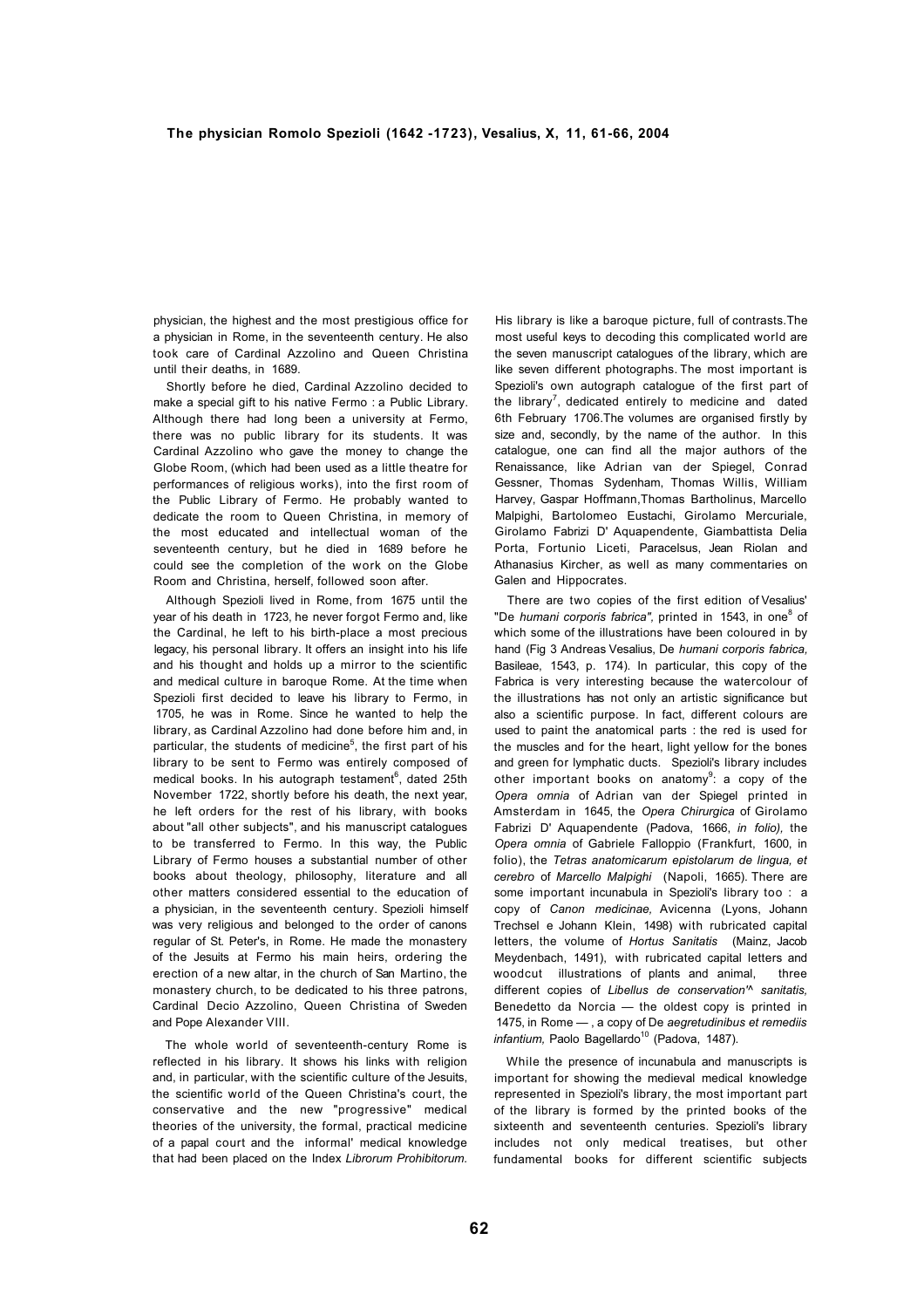# **T h e physician Romolo Spezioli (1642 - 1 7 2 3 ) , Vesalius, X, 11, 61-66, 2004**

closely linked to medicine, like natural history.The library has a copy of *Historia animalium* of Konrad Gessner : it is composed of three volumes that belong to different editions, printed in Germany (Frankfurt, Heidelberg), from 1586 until 1606. It was easier to catalogue Ulisse Aldrovrandi's works because they are all collected in *Opera omnia,* printed in Bologna, in l599.The linking of Spezioli's library with the scientific culture of Jesuits is well documented by Athanasius Kircher's works : there are copies of *China Monumentis* (Amsterdam, 1667, in *folio), Mundus subterraneus* (Amsterdam, 1678, in *folio), Ars magna lucis* et *umbrae* (Roma, 1646, in *folio), Musurgia universalis*  (Roma, 1650).

The classification system used in the seven catalogues of Spezioli is extremely interesting for showing the scientific and bibliographic models of a medical library of the seventeenth century. The oldest manuscript among the seven, a manuscript with an old parchment binding, is listed in my first book as "Bibliography", after the reconstruction I made of the *stemma codicum* of the seven manuscripts. It has the bibliographical references without the classmarks, so it has to be studied as a bibliography, rather than as a catalogue. Its importance lies in the probability that this was the bibliographical model that guided the growth of Spezioli's library. It can be collated with those books of Spezioli's library that still have both their original classmarks and Spezioli's autograph signature, on the inner part of the binding, to help reconstruct the original library. So far we have succeeded in identifying the books on alchemy, seventeen in all, and the thirty-seven books that were in the *Index.* Alchemy is a very important scientific feature of Spezioli's library for biographical and scientific reasons ; Queen Christina of Sweden and Cardinal Decio Azzolino were both interested in alchemy and they probably had an influence on Spezioli's scientific thought, but alchemical knowledge was a hermetic philosophical component of medicine, in the seventeenth century too. This explains the presence of works by Jean Pierre Fabre and Gerhard Dorn, as well as four different editions of the famous De Re *Metallica* by Georg Agricola. Two are translated in Italian, being published in Venice in 1550 and in Basle, in 1563 and both, have illustrations about the extraction and working of metals, the copy of 1563 having an interesting manuscript note about the features of some metals. The other two were published in Latin, in Wittemberg in 1612 and in Basle, in 1657. The copy printed in Wittemberg is important because it has the original numerical signature and the manuscript note of the class "Alchemy", in front of the binding.

It is important to emphasize that Paracelsus's *Opera omnia,* published in 1659, is not listed among the alchemy books but among those on the *Index.* Spezioli identified these forbidden books in his autograph catalogue of the library, with a symbol like an asterisk or a cross and with a double zero, on the binding. The classmark of forbidden editions also has a particular symbol written on the binding : a double zero. It is not difficult to explain how he could find these books. He lived in Rome where the trade of books was well developed in the seventeenth century but he probably had a lot of contacts with booksellers of Northern Europe, for many of his books were printed in Germany, England, Holland and Belgium, although few books were printed in France.This North-European origin might be explained by Spezioli's cultural relationship with Queen Christina of Sweden. Not only did Spezioli live in Christina's palace in Rome and look after her until her death, but in her will, Christina granted him an annuity for life. Very unusually, Spezioli rejected this annuity in exchange for some of the Queen's precious books and manuscripts". This was perhaps the only way to get books from Christina's library which he would never have been able to buy himself, and shows his passion for books and culture. The most beautiful of all his acquisitions is a devotional Book of Hours, an illuminated manuscript<sup>12</sup> of the early sixteenth century, that had belonged to Queen Christina.

Ongoing research to identify Christina's books and manuscripts in Spezioli's library has still much to reveal about the history of this library and its links with Christina's court. It is also an important index of medical and scientific culture in baroque Rome, comparable only to that of the physician Giovanni Maria Lancisi, now preserved in the Roman hospital of Santo Spirito, in Sassia. The comparison is valuable not only because Lancisi and Spezioli were contemporaries and colleagues at the Sapienza and at the Papal Court. Spezioli was born in 1642 and died in Rome, in 1723 ; Lancisi was born in 1654 and died in 1720.

The architectural structures of both old libraries are very similar. They both have their original wooden bookcases and old globes. The comparison of their manuscript catalogues is very interesting because it shows the scientific originality of Spezioli's library, with its many editions printed in Northern Europe. The two libraries have some different features: Lancisi's library includes more medical manuscripts, especially letters of physicians, but Spezioli's library is more complete for the medical and scientific printed books of the seventeenth century. The libraries used different systems of classification, showing the philosophical difference between the system adopted by Lancisi<sup>13</sup> and that of Spezioli's library<sup>14</sup>. The first is more specific with more medical subdivisions, while the second is more universal, from a bibliographical point of view, and is very close to Gessner's bibliographical model.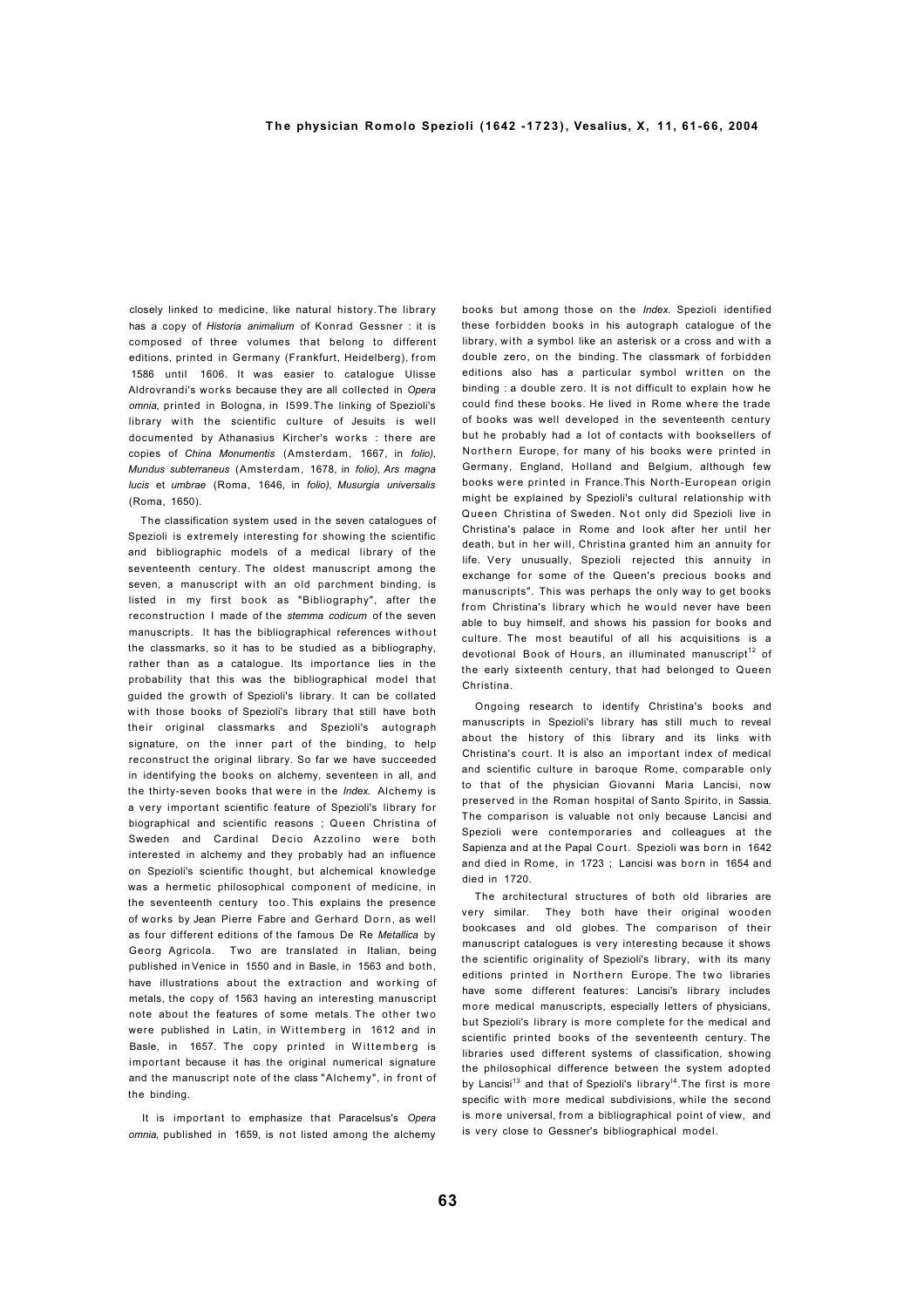The reasons for this difference may be two : Lancisi's library was built in a hospital to educate the young physicians who practised medicine there ; whereas Spezioli's library was a private medical bibliographical collection without at first the features of a "public library". Above all, Queen Christina's influence on Spezioli's scientific knowledge is the most important clue towards the correct reading of Spezioli's library. A preliminary census of the scientific and medical editions printed in Northern Europe shows that Spezioli's library displays a very particular feature : it is far closer, from a bibliographical point of view, to a German or English private medical library. Christina could be the link with the new scientific culture. Her palace on the river Tiber was home to a marvellous library as well as to many intellectuals from all over Europe. She probably had a lot of contacts with booksellers of Northern Europe who informed her librarians about new publications.This could explain the presence of the numerous forbidden editions in Spezioli's library too. It is important to highlight that the most important of the editions printed in Northern Europe are books of medicine and philosophy.

These include the works of Bacon<sup>15</sup> and Descartes, atomism, as represented by Godsend's Opera *omnia'<sup>6</sup>* and the hermetical neo-Platonism of the *Opera omnia* of Marsilio Ficino<sup>17</sup>. The study of these philosophical editions allows us to understand the position of Spezioli in the philosophical and scientific discussion of the seventeenth century, especially in the complicated cultural universe of Queen Christina.This is only one of the aspects still to be studied in a comparison between the libraries of Spezioli and Queen Christina, not least because the manuscript inventory, Vat. Lat. 12637<sup>18</sup>, offers a good deal of interesting information about both of them.

Much research will still be required to uncover the real face of Spezioli's library. But, once achieved, the complete reconstruction of this almost forgotten library will not only offer new sources of information on medicine, in the seventeenth century to historians of medicine, it will also illuminate the life and work of a leading figure, in Baroque Rome.

## **Bibliography**

Vatican Library, ms. Vat. Lat. 12637, *"Inventario dei libri delta Biblioteca delta Regina di Svetia stima fatta da medesimi et alcuni fogli in ord.A li libri* e *alia compra di d.a. libraria".*

J. Archenholtz, *Memoires concernant Christine reine de Suede pour servir d'Eclaircissement a I'Histoire de son regne et principalement de sa vie privee* et *aux avenements de I'histoire de son temps, civile et littetaire...* A Amsterdam et a Leipzig, chez Pierre Mortier, 1751 -1760,4 vol.

C. Carsughi, *La Biblioteca Lancisiana ovvero Distinto ragionamento delta publico libreria eretta I'anno 1714 net sacro pontificio archiospedale di S. Spirito in Roma, Roma, per il* De *Martiis,* 1718.

M.C. Leonori, *Liber horarum (ms. 113),* in, *La Biblioteca Comunale di Fermo* (a cura di) Maria Chiara Leonori, Fiesole, Nardini editore, cl996, p. 38.

P. Mandosio, *Theatron, in quo maximorum christiani orbis pontificum archiatras Prosper Mandosius spectandos exhibet, Romae,* 1784.

V Nigrisoli Warnhjelm, / *Fermani alia corte delta regina Cristina di Svezia,* in : *"Cristina di Svezia* e *Fermo",* Atti del Convegno Internazionale *"La Regina Cristina di Svezia, il cardinale* Dec/'o *Azzolino junior e Fermo nell'arte e la politico della seconda meta del Seicento",* Fermo, Auditorium S. Martino, 3-4 ottobre 1995, (a cura di) V Nigrisoli Warnhjelm, Fermo, Fondazione Cassa di Risparmio di Fermo, 2001.

V. Nigrisoli Warnhjelm, *Romolo Spezioli,* medico di Cristina di Svezia, Stoccolma, Universita di Stoccolma, Dipartimento d'ltaliano, 1991.

V. Nigrisoli Warnhjelm, *Romolo Spezioli, medico di Cristina di Svezia,* in : "Settentrione", nuova serie (1994), pp. 25-38.

G. Panelli, *Memorie degli uomini illustri,* e *chiari in medicina del Piceno, o sia della Marca d'Ancona del dottore Giovanni Panelli D'Acquaviva... In Ascoli, per Niccola Ricci stamp. Publ. Del Pal.Apost, 1757-1758,* 2 vol.

S. Prete, / *codici della Biblioteca Comunale di Fermo,*  Firenze, Olschki, I960.

F. Raffaelli, *La Biblioteca Comunale di Fermo,* Recanati, R. Simboli, 1890.

F. M. Renazzi, *Storia dell'Universita degli studi di Roma detta comunemente La Sapienza...* Roma, nella stamperia Pagliarini, 1785, 2 vol.

M.L. Roden, *Church Politics in Seventeenth-Century Rome •.Cardinal* Dec/'o *Azzolino, Queen Christina of Sweden and the Squadrone Volante,* Stockholm, Almqvist & Wiksell International, 2000.

M. Santoro, Le *voci del tempo passato* : *una sosta tra alcuni libri a stampa di medicina* e *scienze naturali dei secoli XV, XVI* e *XVII conservati nella Civica Biblioteca di Fermo,*  Fasano, Grafischena, 1985.

M. Santoro, *Romolo Spezioli nella sua opera* e *nella vita del Seicento romano,* XX Congresso Nazionale di Storia della Medicina , Roma, 10-11 ottobre 1964, pp. 3-7.

M. Santoro, *Scritti medici, raccolti da* G. *Leopardi,* Fermo, Fondazione Cassa di Risparmio di Fermo, 1998.

C. Serarcangeli, *F. Zurlini, Romolo Spezioli (Fermo, 1642 - Roma, 1723) : un medico fermano a Roma nel XVII* seco/o", recensione, in : "Medicina nei secoli : arte e scienza", Giornale di Storia della Medicina, fondato da Luigi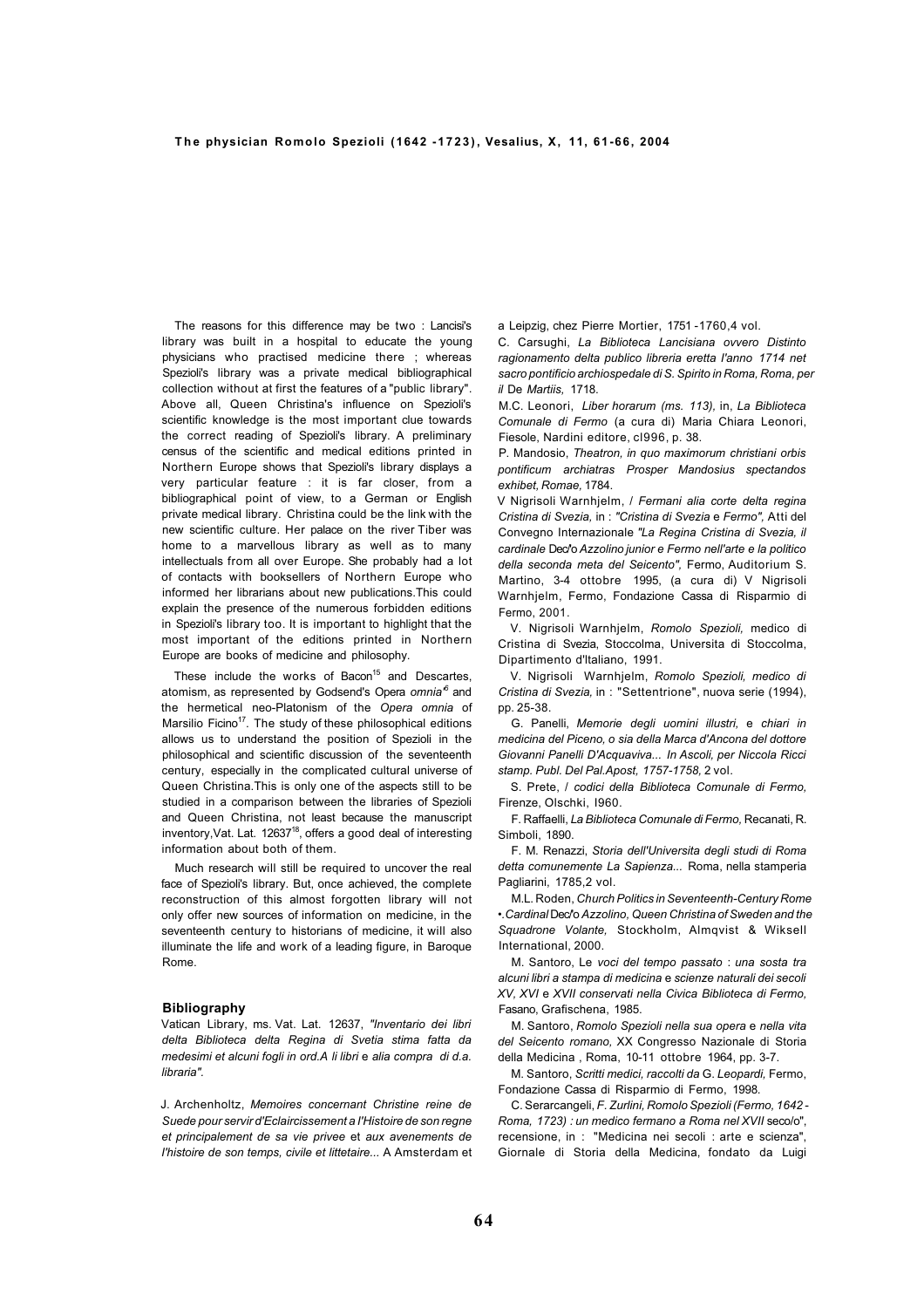Stroppiana, anno 2001, vol. 13, n° 2, pp. 461 -464.

Serrai, *La Biblioteca Lancisiana,* in : 'II Bibliotecario", 2, 1995, pp. 25-41.

N.Tizi, *La cura* e *I'assistenza all'infante malato nei libri del medico Romoio Spezioii,* in : F. Zurlini, *Romoio Spezioii (Fermo, 1642 - Roma, 1723) : un medico fermano a Roma nel XVII secolo", Manziana* (Roma), Vecchiarelli editore, 2000, pp. 221-228.

Valentini, *Romoio Spezioii (1642-1723), medico della Regina Cristina di Svezia,* in : "Atti e Memorie dell'Arcadia", s. 3, vol.V, fasc. 1° (1969), p. 167.

F. Zurlini, *Antonio Cocchi, medico, bibliotecario* e *bibliografo del secolo XVIII* (parte prima) in : "Culture del testo e del documento, le discipline del libro nelle biblioteche e negli archivi", 8/maggio-agosto 2002, pp. I 16-126.

F. Zurlini, *Antonio Cocchi, medico, bibliotecario e bibliografo del secolo XVIII* (parte seconda) in : "Culture del testo e del documento, le discipline del libro nelle biblioteche e negli archivi", 9/settembre-dicembre 2002, pp. 69-85.

F. Zurlini, De *Humani Corporis Fabrica di Andre Vesale : un esemplare acquarellato dell'editio princeps nella Biblioteca Comunale di Fermo,* in, Lettere dalla Facolta, Bollettino della Facolta di Medicina e Chirurgia dell'Llniversita Politecnica delle Marche, pp. 15-18, anno VI, n. 6, giugno 2003.

F. Zurlini, *Romoio Spezioii (Fermo, 1642 - Roma, 1723): un medico fermano a Roma nel XVII secolo", Manziana* (Roma), Vecchiarelli editore, 2000.

F. Zurlini, Medicina, in : "Arte sanitaria ed antichi strumenti medici nei tesori bibliografici della Biblioteca Comunale di Fermo", catalogo della mostra, Fermo, Palazzo dei Priori, Sala del Mappamondo, 22 giugno-17 settembre 2000, Fermo, Comune di Fermo, 2000, pp. 17- 29.

F. Zurlini, *La biblioteca di Romoio Spezioii,* in : "Scoprire la Biblioteca di Fermo: le collezioni storiche e artistiche", Ancona, II Lavoro Editoriale, 2000, pp. 28-39.

F. Zurlini, *Romoio Spezioii (Fermo, 1642 - Roma, 1723): un medico tra Fermo* e *Roma nel XVII secolo,* Atti della X X X V Tornata dello Studio Firmano per la Storia dell'Arte Medica e della Scienza, Fermo,4-5-6 Maggio, 2001, pp. 193- 206.

# **N o t e s**

I .This article is based on F. Zurlini, *Romoio Spezioii (Fermo, l642-Romel723)* : un medico fermano nel XVII secolo a Roma, Manziana (Rome),Vecchiarelli, 2000.

2. See :V Nigrisoli Warnhjelm, / *Fermani alia corte della regina Cristina di Svezia,* in, *"Cristina di Svezia* e *Fermo",* Atti del Convegno Internazionale "La Regina Cristina di Svezia, il cardinale Decio Azzolino junior e Fermo nell'arte e la politica della seconda meta del Seicento", Fermo, Auditorium S. Martino, 3-4 ottobre 1995, (a cura di) VNigrisoli Warnhjelm, Fermo, Fondazione Cassa di Risparmio di Fermo, 2001, pp. 105-121.

3. See: M.L. Roden, *Church Politics in Seventeenth-Century Rome: Cardinal Decio Azzolino, Queen Christina of Sweden and the Squadrone Volante,* Stockholm, Almqvist & Wiksell International, 2000.

4. See: F. Zurlini, *Romoio Spezioii...,* p. 16.

5. See: F. Zurlini, *Romoio Spezioii..* .pp. 84-85.The

transcription of Spezioli's autograph letter of I Ith July 1705 explains very clearly his plans for the future of the library.

6. See: F. Zurlini, *Romoio Spezioii.*.. p. 16, pp. 73-80.

7. Idem, p.83-l02.Thefirst results of the complicated study of the catalogues are published in chapter 2.Vera Nigrisoli Warnhielm was the first to study the catalogues of Spezioli's library. See : V Nigrisoli Warnhjelm, *Romoio Spezioii, medico di Cristina di Svezia,* in,"Settentrione", nuova serie(l994),pp.25-38.

8. F. Zurlini, De *Humani Corporis Fabrica di Andre Vesale: un esemplare acquarellato dell'editio princeps nella Biblioteca Comunale di Fermo,* in, Lettere dalla Facolta, Bollettino della Facolta di Medicina e Chirurgia dell'Llniversita Politecnica delle Marche, pp. 15-18, anno VI, n° 6, giugno 2003.

9.The first important research into the medical books of Spezioli's library was by M. Santoro, Le *voci del tempo passato: una sosta tra alcuni libri a stampa di medicina* e *scienze naturali dei secoli XV, XVI e XVII conservati nella Civica Biblioteca di Fermo,* Fasano, Grafischena, 1985. Prof. Mario Santoro with Prof.Adalberto Pazzini of Rome founded the Institute of Research "Studio Firmano for History of Medicine and Science" in 1955 in Fermo. Santoro was the Director of Public Library of Fermo until 1993.

10. See: N.Tizi, *La cura e I'assistenza all'infante malato nei libri del medico Romoio Spezioii,* in, F. Zurlini, *Romoio Spezioii...* pp. 221-228.

I I. F. Zurlini, *Romoio Spezioii (Fermo, 1642 - Roma, 1723): un medico fermano a Roma nel XVII secolo",* Manziana (Rome), Vecchiarelli editore, 2000, pp. 136 -138.

M.C. Leonori, *Libro delle Ore (ms.113),* in *Biblioteca Comunale Fermo,* (a cura di) Maria Chiara Leonori, Fiesole, Nardini editore, c 1996, p. 38.

13. A. Serrai, *La Biblioteca Lancisiana,* in,"II Bibliotecario", 2, 1995, pp. 25-41. See C. Carsughi, *La Biblioteca Lancisiana owero Distinto ragionamento della pubblica libreria eretta I'anno 1714 nel sacro pontificio archiospedale di S. Spirito in Roma,* Rome, per il De Martiis, 1718.

14. F. Zurlini, *Antonio Cocchi, medico, bibliotecario e bibliografo del secolo XVIII,* in, "Culture del testo e del documento, le discipline del libro nelle biblioteche e negli archivi", 8/maggio-agosto 2002, p. I 16-126.This a first comparative study about the different systems of classification of Spezioli's library in Fermo, Lancisi's library in Rome, Cocchi's library in Florence.

15. Bacon Francis, Opera omnia, Francofurti ad Moenum,